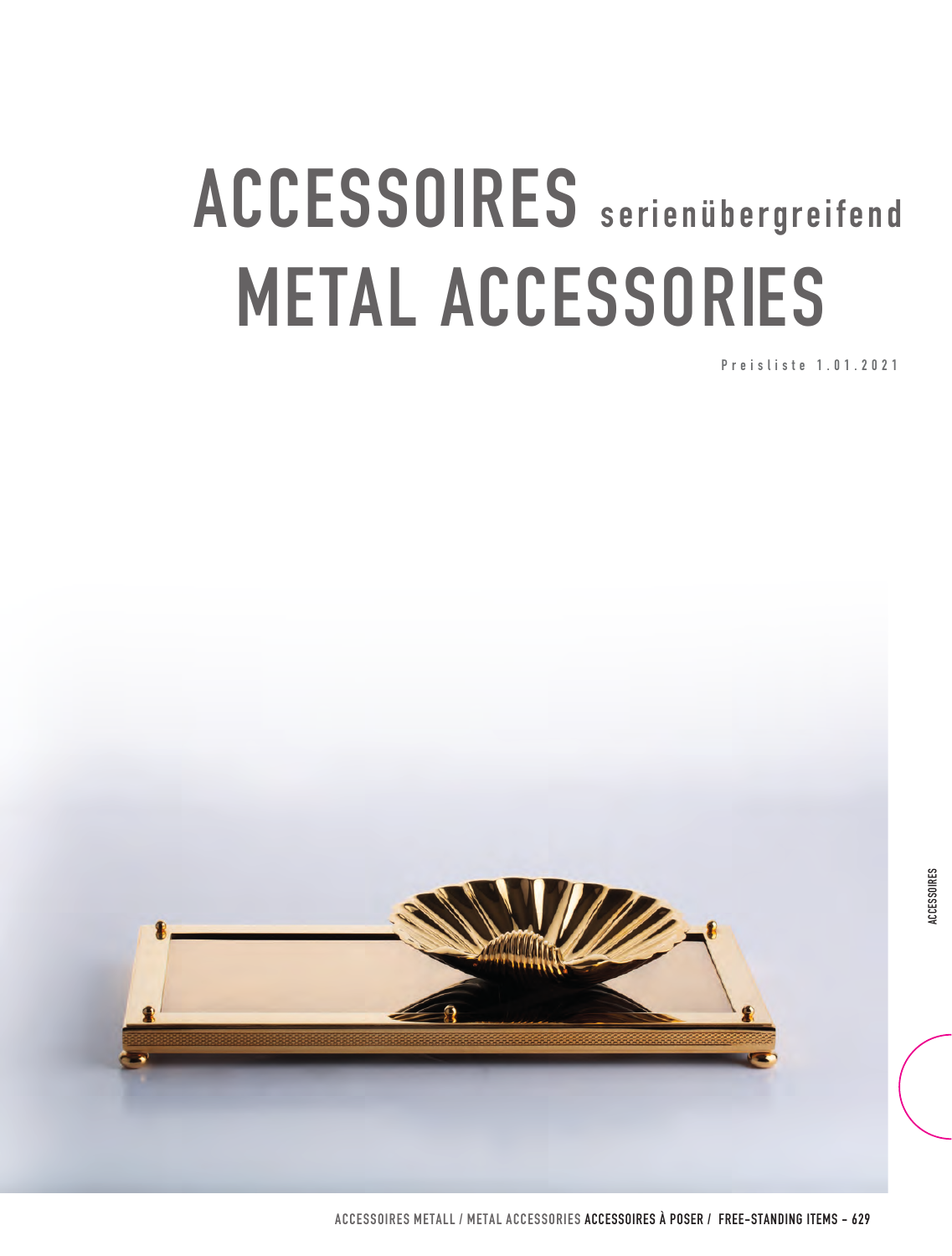



FS01-A2-606 FS01-D1-641





FS01-E4-641 FS01-A1-640



FS01-A2-640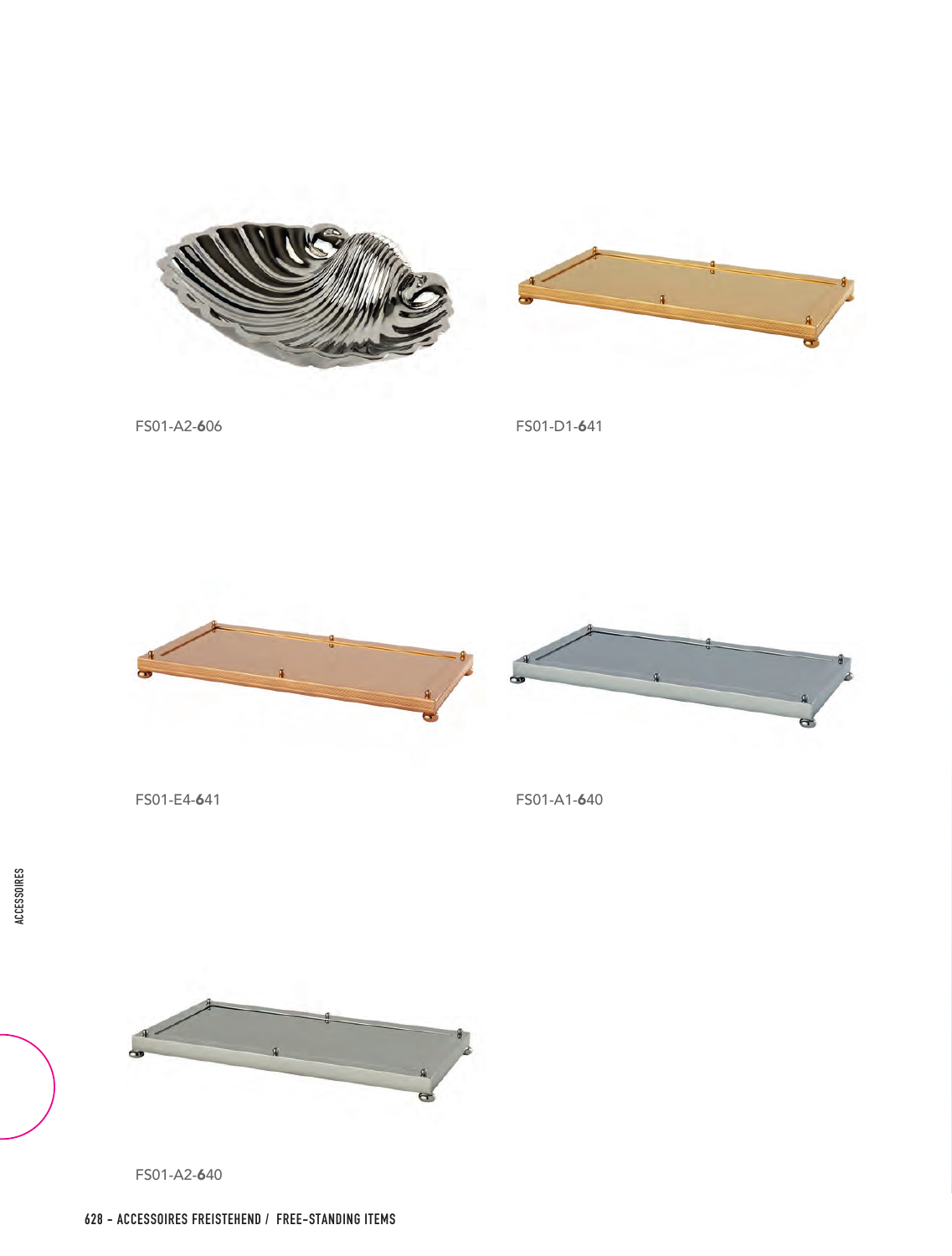## **accessoires mETALL / metal accessories**

**ACCESSOIRES ACCESSORIES** FS01 Accessoires Metall / Metal accessories

**Preisliste 1.01.2021**